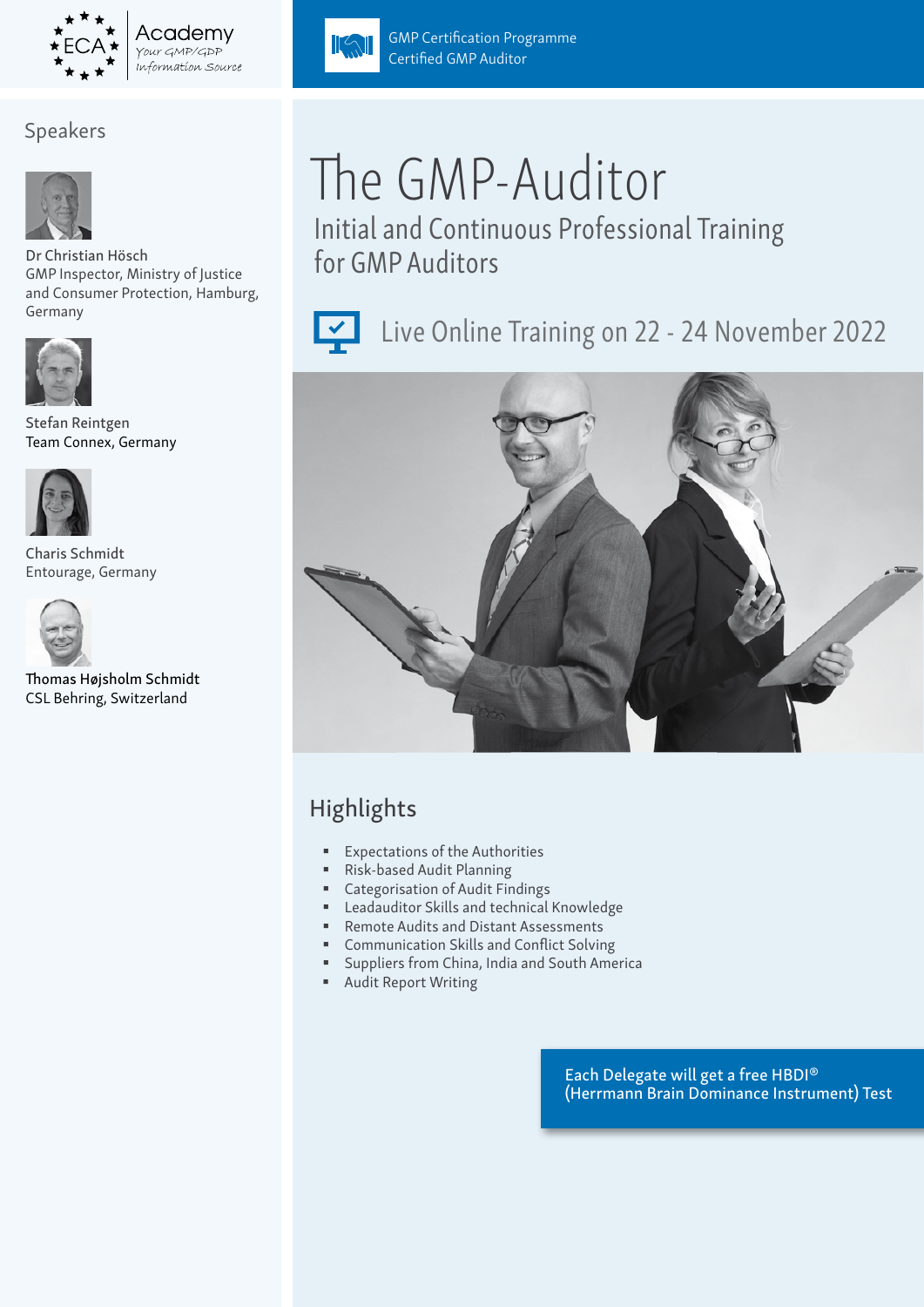# **Objectives**

In this Live Online training course you will learn

- How to plan and conduct audits efficiently
- How to face the various challenges
- What communication techniques are needed
- How you can avoid and solve conflicts
- Best practices for audit report writing

# Background

Initial and continuous professional training for auditors is of utmost importance as the authorities expect highly qualified personal performing audits. Therefore the ECA has developed the programme at hand to give you a detailed overview about important matters to consider and to discuss important tasks and challenges like:

- Expectations of the authorities
- Audit types
- How to deal with travel restrictions
- Risk-based audit planning
- Audit plan and audit team
- Audits in China, India and South America
- Categorisation of audit findings
- Audit report writing
- Communication Skills
- Conflict solving

# Target Audience

GMP Auditors from Pharmaceutical and API Industry.

# Moderator

Wolfgang Schmitt (on behalf of ECA)



#### Participant comments from the last Live Online Training in 2021

*"Very good and experienced speakers."*  Ioana Ionita-Turcu, Switzerland

*"Excellent training and a great help for my work as an auditor. The practical cases reviewed allow all participants to see the possible valid options."* Eva Planas, Siegfried Barbera S.L, Spain

*"Interesting presentations, experienced speakers."* Gyöngyi Gosztonyi, Teva Pharmaceuticals Works Plc., Hungary

*"Very good / relevant topics."* Betzaida Castilla, Quality & Compliance Consulting Solutions LLC, USA

"Great training session." Attila Kerekes, Bioeel Ltd., Romania

# Programme

### How to optimise the Audit Programme

- Community project: evaluation of supplier audits in Europe
- Who needs to be audited
- Things to consider when setting up a risk based audit programme
- GMP Certificates and CEPs
- Third Party, Joint- and Shared Audits
- Expectations of the authorities
- Examples: what can go wrong

### How to plan an Audit

- **Preparing your audit programme** 
	- Criteria for setting priorities
	- Resource planning
- Setting and agreeing audit objectives
- Selecting auditor team and assigning objectives to auditors
- Defining roles in an audit team
- Performing the audit and monitoring progress
- Summarising the findings and how to feedback to auditees
- Follow up and closing the loop

#### Distant Assessments and the Combination with on-site Audits

- Distant assessments as part of the overall supplier qualification system
- Possibilities and limits of Distant Assessments
- Distant assessments in combination with on-site audits
- Tips for technical implementation

# Case Studies: Categorisation of various Audit Fin- dings

- Examples of audit situations and findings
- $\blacksquare$  How to evaluate the given examples
- Possible follow-up activities

### The Auditor – what makes you a good Auditor

- **Auditor training**
- How to become a good Auditor
- **Essentials Auditor Skills**
- Auditor pitfalls and how avoid them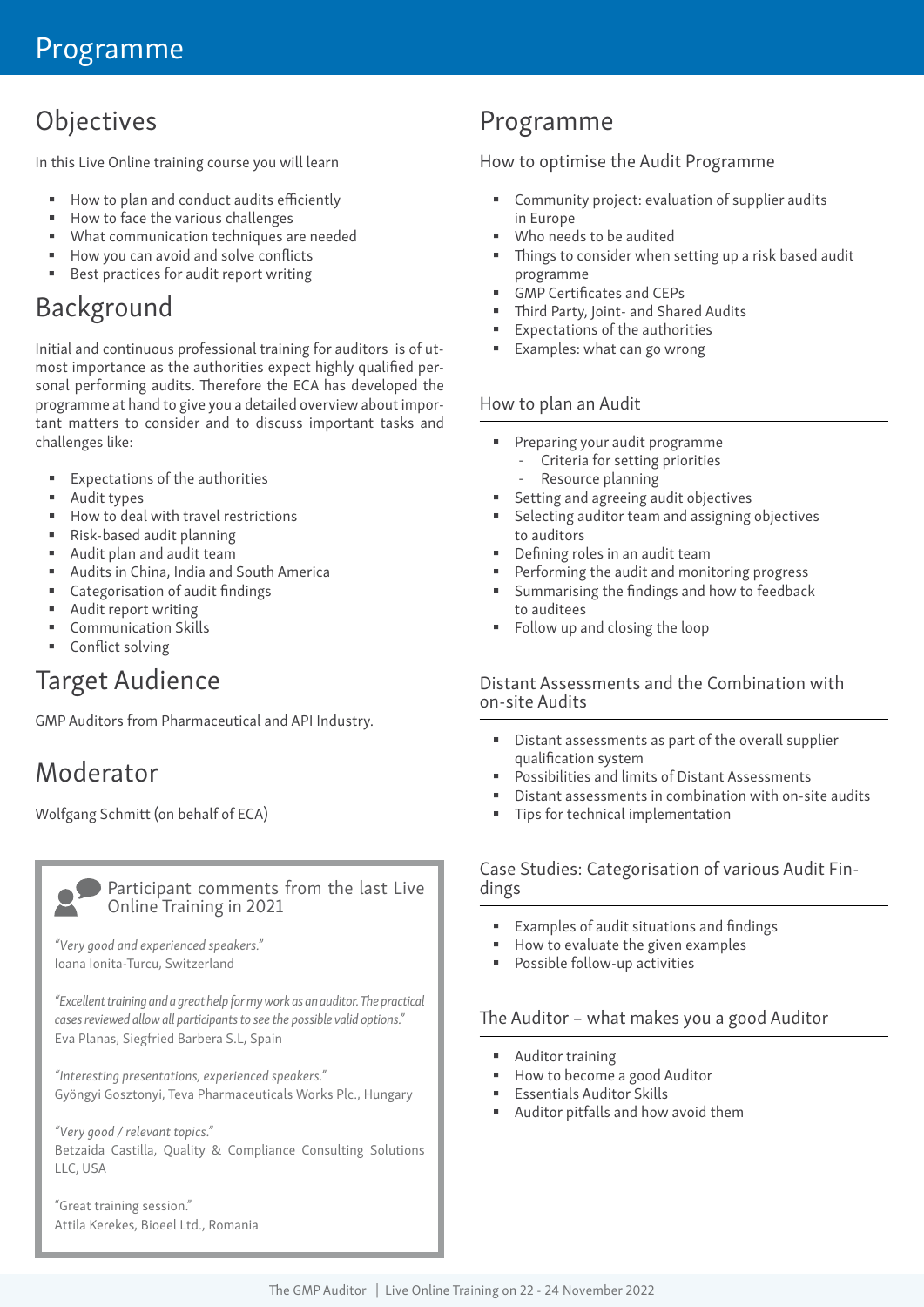### Communication Skills

- The challenge of appropriate communication
- HBDI® (Herrmann Brain Dominance Instrument)
- How to recognise, understand and solve conflicts
- Body Language
- Questioning Techniques

# Suppliers from China, India and South America

- How to prepare audits abroad
- Challenges and pitfalls
- Typical compliance issues: what to look for
- Cultural particularities

# Audit Report Writing

- How to take proper audit notes
	- Best practices for audit report writing
	- Using standardised report templates
		- How to generate a clear and concise list of findings
	- Phrases that should be avoided
	- Purpose and conclusion
- When is a report final?
- Timelines for finalisation, distribution, feed-back and follow-up
- Difference between internal and external audit report

# Question and Answer Sessions

A set of live Q&A Sessions will give you the possibility to interact with the speakers and get answers to your questions.

Each delegate will get a free HBDI® (Herrmann Brain Dominance Instrument) test.

Understanding oneself better leads to a better understanding of others and to better audits. The HBDI model will be discussed in the course; participation in the test is voluntary.

# Speakers



Dr Christian Hösch Ministry of Justice and Consumer Protection, Hamburg, Germany

At the Consumer Protection in Hamburg Dr Hösch is the head of the unit "Pharmacy II" and is mainly responsible for inspecting manufacturers of medicinal products and APIs worldwide.



Stefan Reintgen Team Connex AG, Germany

As Trainer and Consultant Stefan Reintgen focuses on the topics of Leadership, Communication and interpersonal relations. His prior experience includes working for BASF and Celanese.



Charis Schmidt Entourage, Germany

Charis Schmidt is Management Consultant at Entourage in Munich. Before that she was Quality Auditor at Vetter Pharma.



Thomas Højsholm Schmidt CSL Behring, Switzerland

Thomas Højsholm Schmidt is Associated Director and Lead Auditor at CSL Behring AG in Switzerland. Before that, he was a GMP Lead Auditor at LEO Pharma A/S in Denmark for over 12 years.



### Your Benefits Internationally Acknowledged Certificate from ECA Academy

The EU GMP Guide requires: "... All personnel should be aware of the principles of Good Manufacturing Practice that affect them and receive initial and continuing training,…". This is why you receive an acknowledged participant certificate, which lists the contents of the seminar in detail and with which you document your training.